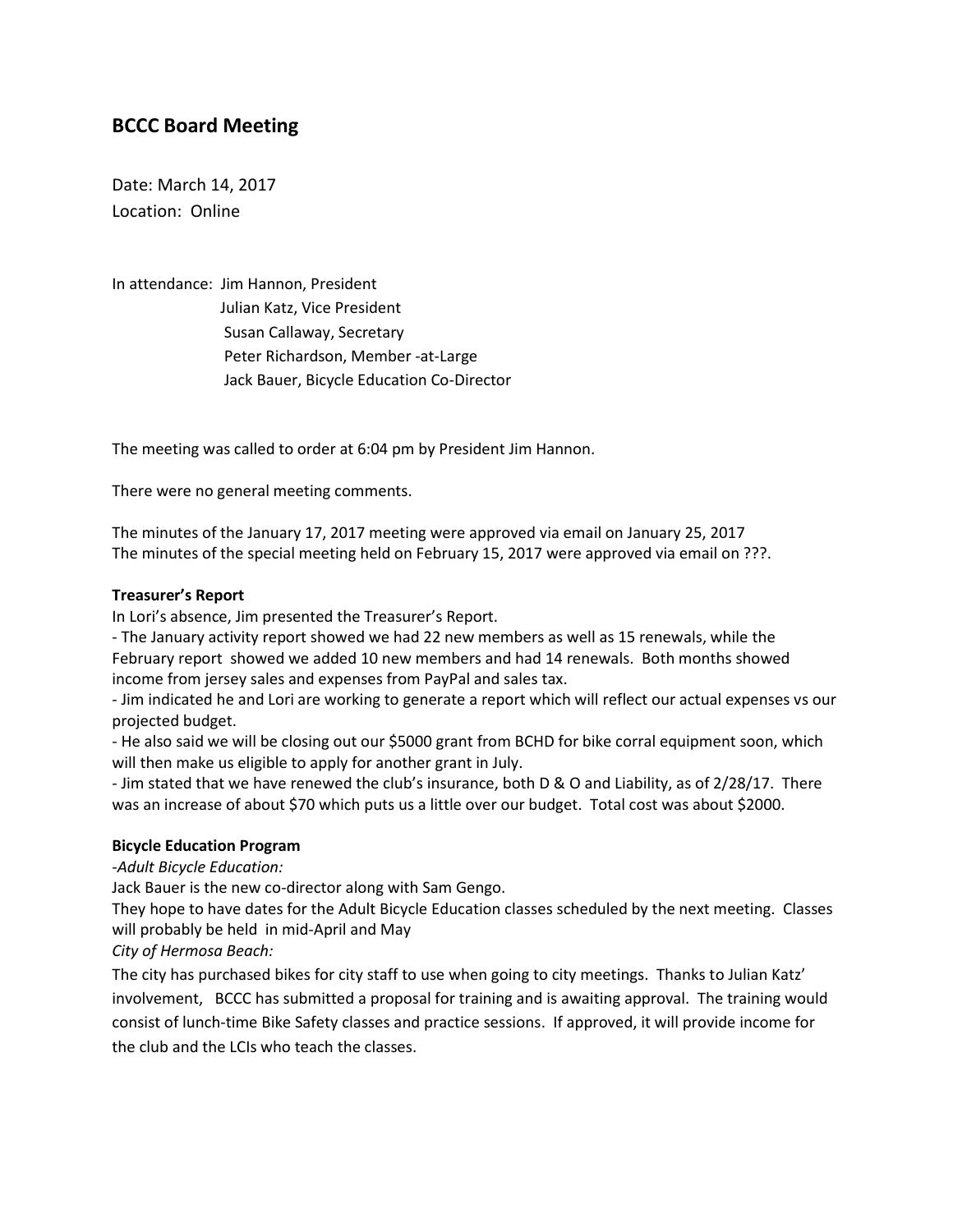## *Redondo Beach Bicycle Diversion Program:*

This program has been stalled because our contact at the RBPD has been on leave due to injury. Now he is back at work and once he's caught up, we will be able to roll out this project . Our contact at the MBPD also wants to implement this program. Since we have more than one police department interested in participating in the diversion program, we hope to implement it by this summer. *2017 Youth Bicycle Education Program:*

The club has completed two successful education programs thus far, one at American Martyrs in February and the other at Meadows Middle School in March.

Dates for the following programs have yet to be determined: 186<sup>th</sup> Street School, Book and Bike Safety Event in conjunction with local libraries, Alta Vista School and Lincoln Elementary.

## **Sponsors and Grants**

# *Sponsors:*

We now have 9 sponsors signed up, and their logos will appear on our new kits. If they are a Platinum sponsor, they will also have a banner at our bike corrals.

Peter will update our new website so that only current sponsors appear. He will make sure we have email addresses for all sponsors so they can receive our newsletter.

*Grants:*

Jim reviewed the status of our grants, and indicated how the funds have been spent (mostly on new bike racks). Debbie will send thank you letters to Phillips 66 and the 2 clubs members/employees who have donated to the club through the matching program.

Jim also indicated that both schools where we have provided bicycle education programs will be either reimbursing us for books or making a donation via their PTA.

## **Ride Leader Program**

Jim said that there were no new crash reports. However, Peter said there was a crash and located the report on a crash that happened on February  $9<sup>th</sup>$  with only minor injuries/damage to the rider and bike.

# **SBBC & BCC Club**

Jim has provided the board with a document reviewing the pros and cons of a merger between these two organizations. Trish has been doing a legal audit on what would be changing if we merged. It was decided that we need to have a separate meeting in April on this topic before deciding whether or not we should submit it to the general membership for a vote.

## **Membership**

Jim thanked Peter and Randy for all their work on our new Wild Apricot membership database and website. Jim said Peter wins employee of the month for all his efforts!! Since it was launched, 67 people have updated their contact details and email addresses. Peter will try to phone those whose emails didn't go through so we can get a correct email address. He says the system is really helping us update our database. It will be very helpful when we have our annual election because we'll no longer have to pull information from multiple sources.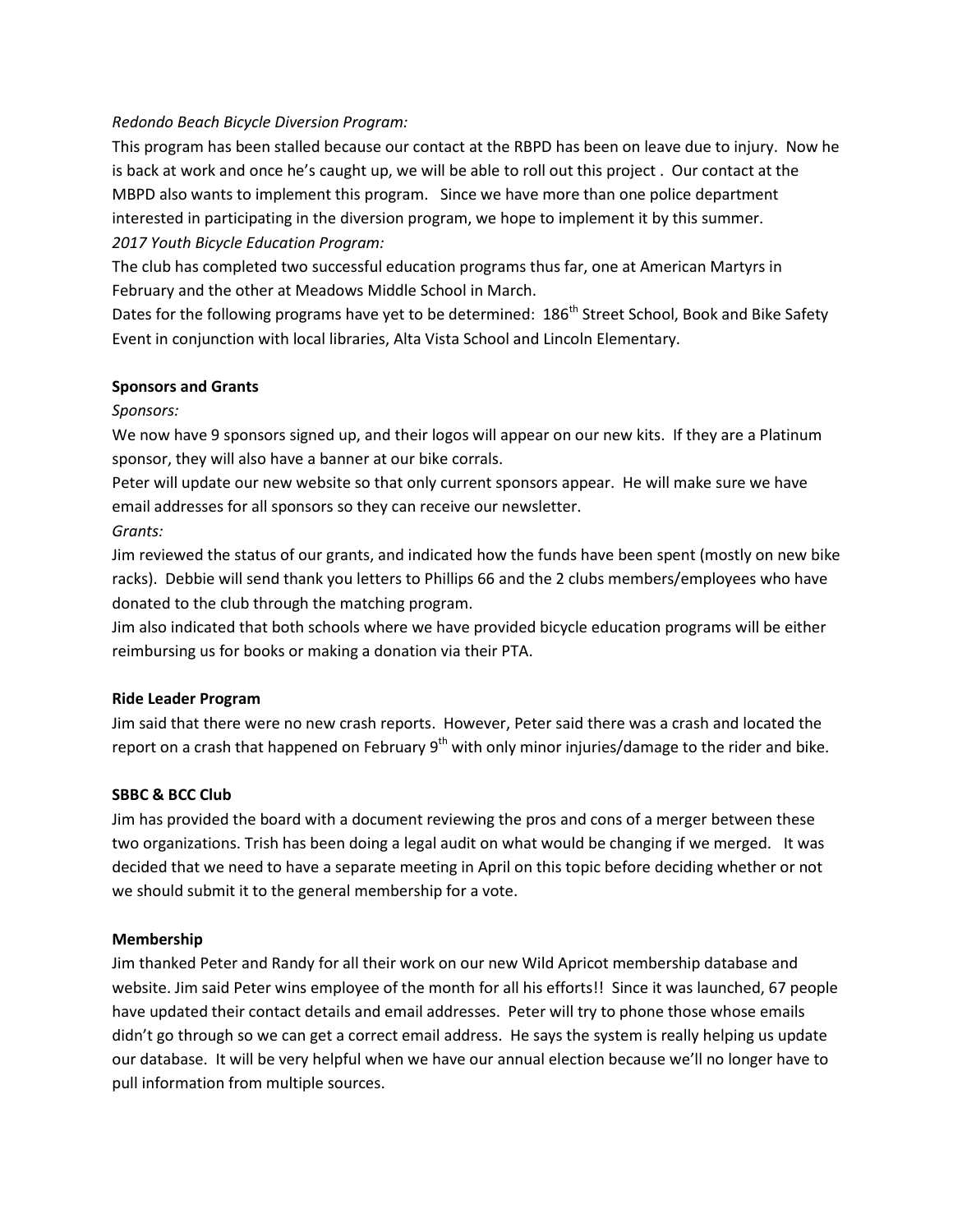Peter said that next week Matt plans on using Wild Apricot (instead of Mail Chimp) to send out our newsletter. The newsletter mailing list will be updated to include our sponsors.

Members have already been using the system to pay their dues. Susan reported that when she paid her dues she received email confirmations of payment from both Paypal and the club, as well as a membership renewal confirmation from the club.

The Wild Apricot system now has information on our Bike Corral program and our Youth Education program and we will soon have a page for our Adult Education program. Peter is in the process of making sure that we have current info for our LCIs and SCIs.

## **Bike Corral Report**

Jim reported that our new website for the Bike Corral Program is complete and letters to introduce the new manager of this project, David Hui, have been prepared with Susan's help. He is waiting to have Lori look over the new agreement with David before signing it.

Jim said that he and a friend have made mock-ups of a bike rack similar to the fencing around Catalina Coffee Company. The club has also ordered 12 Deco bike racks (@\$4400)that will be delivered in mid-April.

Jim plans on personally introducing David to contacts in the various cities that might be interested in using our bike corrals for their events.

## **2017 Garments**

-Peter reported that he has updated logos from all of our sponsors.

-He suggested that we keep the T-shirt design the same for this year, and just change the line that says celebrating 10 years of riding to 11 years. Most of the t-shirts were given away to volunteers. Peter will inventory what we have on hand.

-For our next kit order, 17 items have been ordered. Except for the men's jerseys, none of the categories meet the minimum requirement of 8. The design will be the same as last year's but without the 10 year logo. Also, Peter has asked them to change the shade of orange which some members think looks more salmon-colored. Susan suggested keeping the orange the same color so that perhaps people could mix and match old kit items with new ones if we end up not having enough new items ordered. Peter and Jim will meet tomorrow to determine what the club should order as far as T-shirts and kits. They will let the board members know what they decide via email.

## **2017 Paying SCI Instructors**

Because we agreed to reevaluate this policy in 2017, Jim contacted other organizations (Santa Monica and LA Bicycle Coalitions) to find out what they were paying their instructors. He found the pay ranged from \$25-50/hour with \$30 being the average pay rate. Our current rate of \$25 is really not competitive. Jim pointed out that there are more requirements to become a SCI than a LCI, such as extra courses and a background check. Also, putting on a school program is more labor intensive that putting on an adult education program because school programs require a lot more equipment/set-up. (Schools do sometimes give us donations which help defray the cost of our youth education programs.) Jim made a motion that we pay our SCIs \$35/hour, retroactive to three weeks ago. The LCIs' pay rate will be \$30/hour, subject to review at a later date. Susan seconded it. The motion was approved.